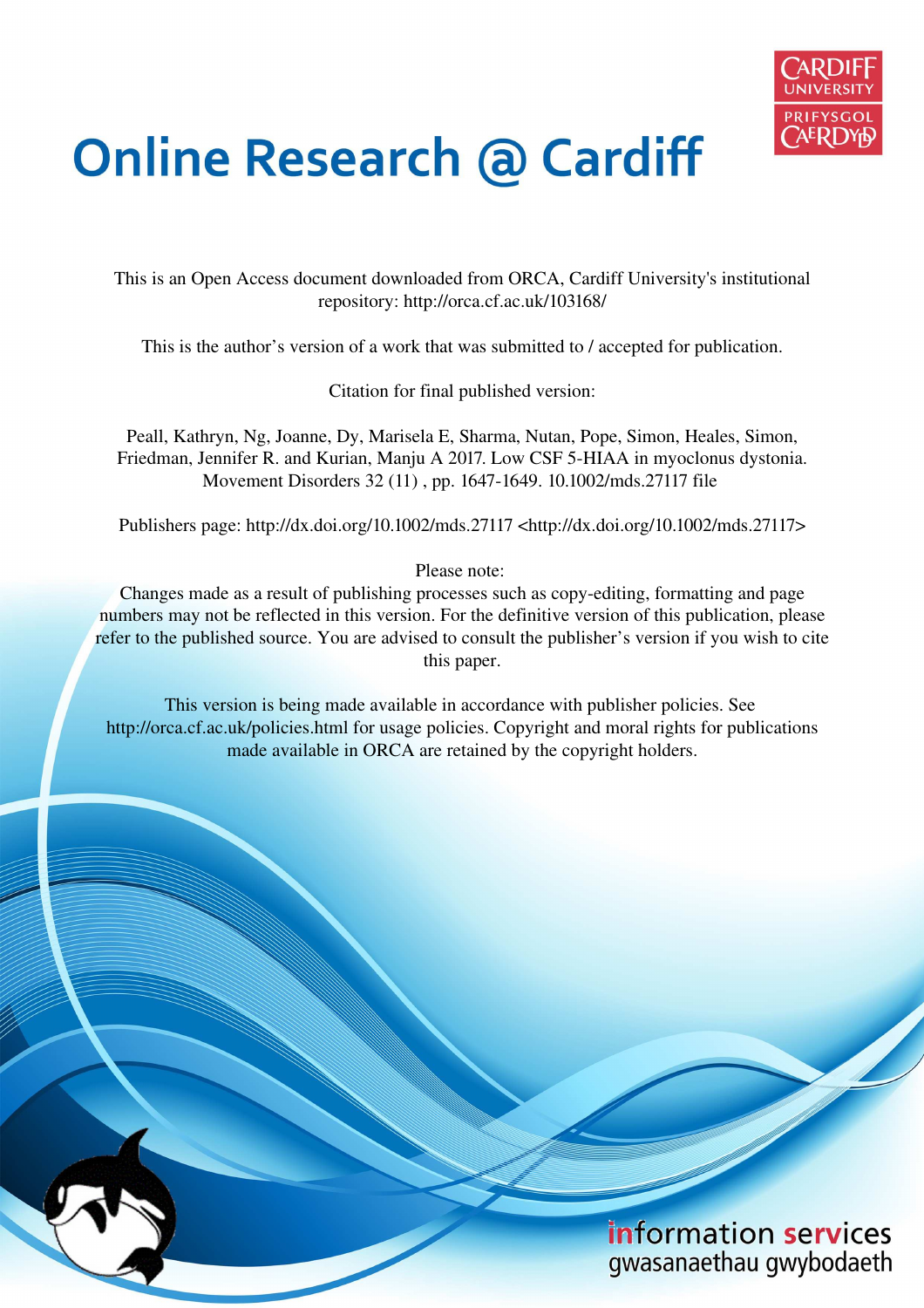# **Low CSF 5-HIAA in Myoclonus Dystonia**

Kathryn J Peall (MD, PhD),<sup>1</sup>\* Joanne Ng (MD),<sup>2,3</sup>\* Marisela E Dy (MD),<sup>4,5</sup> Nutan Sharma (MD, PhD),<sup>5</sup> Simon Pope (PhD),<sup>6</sup> Simon Heales (PhD),<sup>6,7</sup> Jennifer R. Friedman (MD, PhD),<sup>8</sup> Manju A Kurian (MD, PhD) <sup>2,3</sup>

<sup>1</sup>MRC Centre for Neuropsychiatric Genetics and Genomics, Hadyn Ellis Building, Heath Park, Cardiff, UK CF24 4HQ

<sup>2</sup>Developmental Neurosciences, UCL Great Ormond Street-Institute of Child Health, London, UK

<sup>3</sup>Department of Neurology, Great Ormond Street Hospital, London, UK

<sup>4</sup>Department of Neurology, Boston Children's Hospital, Boston, USA

<sup>5</sup>Department of Neurology, Massachusetts General Hospital, Boston,

Massachusetts, USA

<sup>6</sup>Neurometabolic Unit, The National Hospital for Neurology and Neurosurgery,

Queen Square, London, UK

<sup>7</sup>Centre for Translational Omics, UCL Great Ormond Street, Institute of Child

Health, 30 Guildford Street, London

<sup>8</sup>Departments of Neurosciences and Pediatrics, UC San Diego School, Rady

Children's Hospital and Rady Children's Institute for Genomic Medicine, San

Diego, USA

\*These authors contributed equally to the manuscript

**Word Count for manuscript:** 500 **Character count for title (including spaces and punctuation):** 36 **Number of Tables/Figures:** 1 **Number of References:** 7

# **Corresponding Authors:**

Dr Kathryn Peall, MRC Centre for Neuropsychiatric Genetics and Genomics, Hadyn Ellis Building, Heath Park, Cardiff, UK CF24 4HQ. Tel: +44 29 20 688353 Email: [PeallKJ@cardiff.ac.uk](mailto:PeallKJ@cardiff.ac.uk)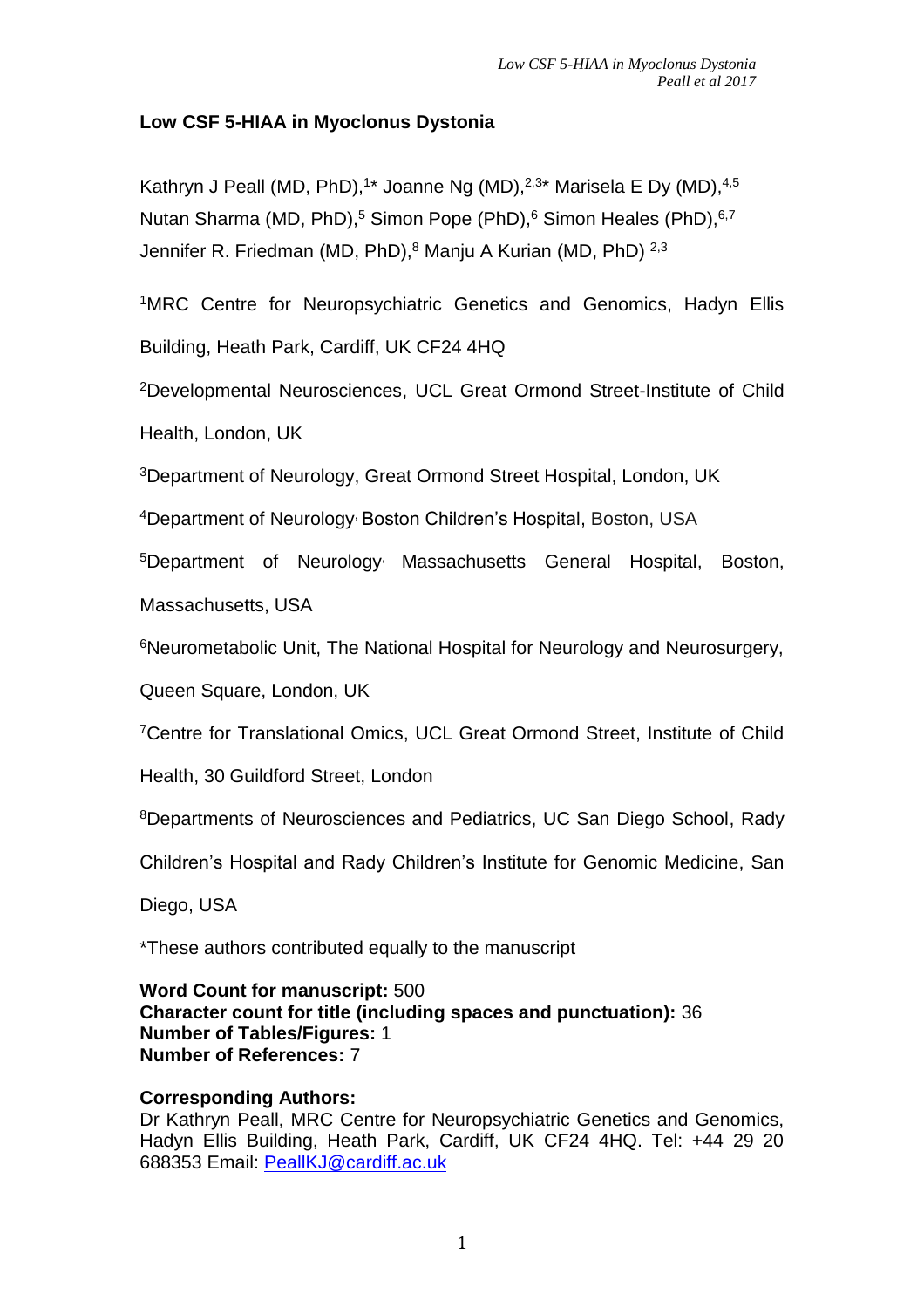Dr Manju Kurian, Developmental Neurosciences, UCL Great Ormond Street-Institute of Child Health, London, UK. Tel: 020 7405 9200 (ext. 8308) Email: [manju.kurian@ucl.ac.uk](mailto:manju.kurian@ucl.ac.uk)

**Running Title:** Low CSF 5-HIAA in Myoclonus Dystonia

**Key Words:** Dystonia, Cerebrospinal Fluid, Neurotransmitters, Genetics

#### **Financial Disclosures/Conflicts of Interests related to the study**  The authors report no financial disclosures of conflicts of interest.

# **Study Funding**

KJP is funded by an Academy of Medical Sciences Clinical Starter Grant and a Life Sciences Research Network Wales Post-Doctoral grant. MED and NS are funded by NINDS 5P01NS087997. MAK is a Wellcome Intermediate Fellow (WT098524/Z/12/Z).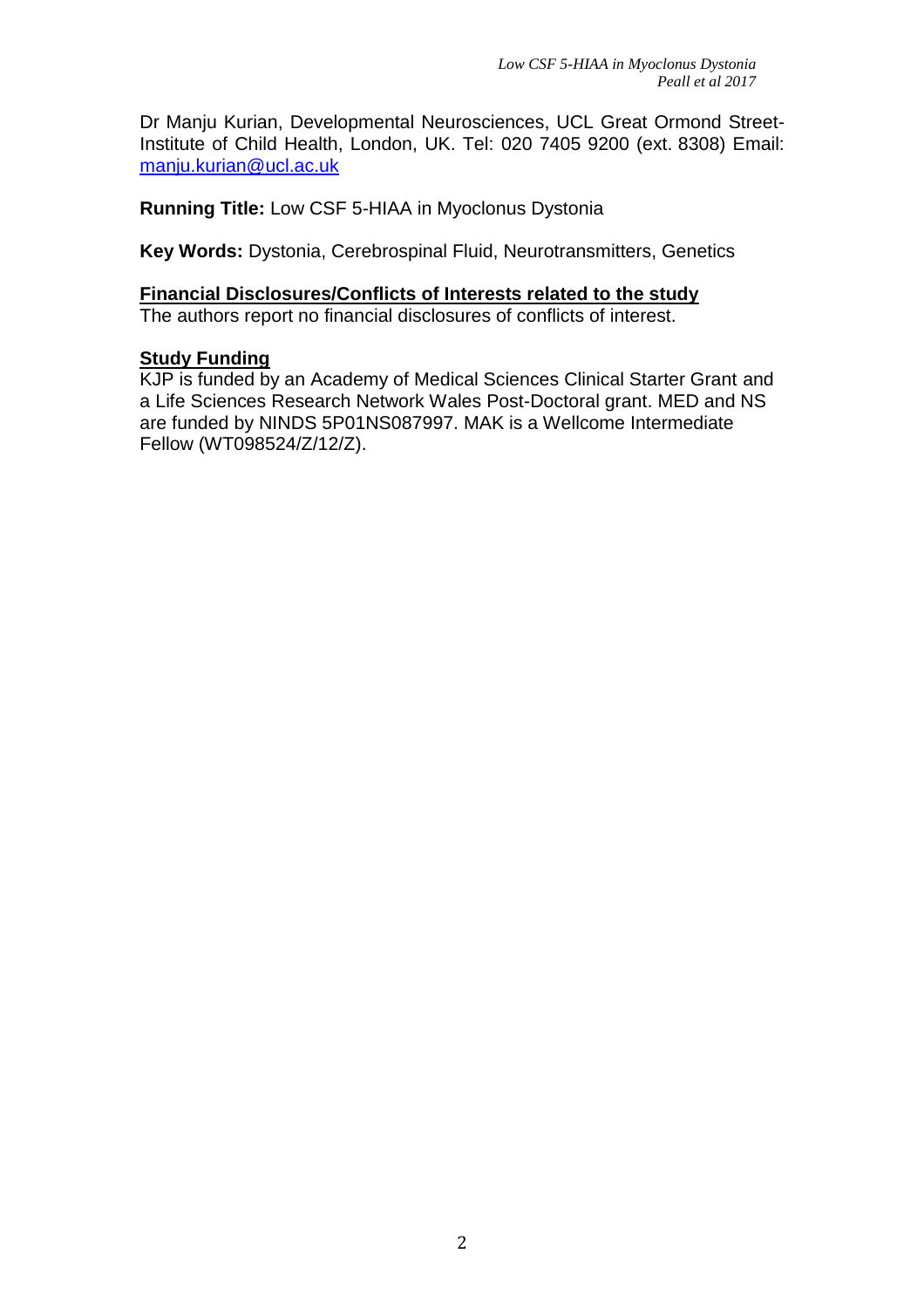#### **Introduction**

Myoclonus Dystonia (MD) (DYT11) is an early-onset hyperkinetic movement disorder with a prominent psychiatric phenotype caused by mutations in the εsarcoglycan (SGCE) gene.(1) Although its precise function is unknown, multiple studies suggest ε-sarcoglycan to be involved in monoamine metabolism and neurotransmission. We report four patients with SGCEmutation-positive MD associated with low cerebrospinal fluid (CSF) levels of the serotonin metabolite, 5-hydroxyindoleacetic acid.

#### **Methods**

Cases were ascertained through (i) systematic searches of CSF Neurotransmitter Databases (National Hospital for Neurology and Neurosurgery, UK and University Children's Hospital, Heidelberg, Germany (**Cases 1-3)** and (ii) collaboration with clinicians (**Case 4**). SGCE mutation analysis was undertaken in diagnostic laboratories. Lumbar punctures were undertaken during investigation and CSF neurotransmitters analyzed using standardized protocols. CSF levels of the dopamine metabolite, homovanillic acid (HVA), serotonin metabolite, 5-HIAA (5-hydroxyindoleacetic acid) and pterin species were measured by high performance liquid chromatography. Blood serotonin levels were measured for Cases 1-3.

#### **Results**

Clinical and genetic characteristics are summarized in Figure 1A. In all cases, CSF 5-HIAA levels were below the lower limit of the normal reference range. All other CSF neurotransmitter metabolites were within normal expected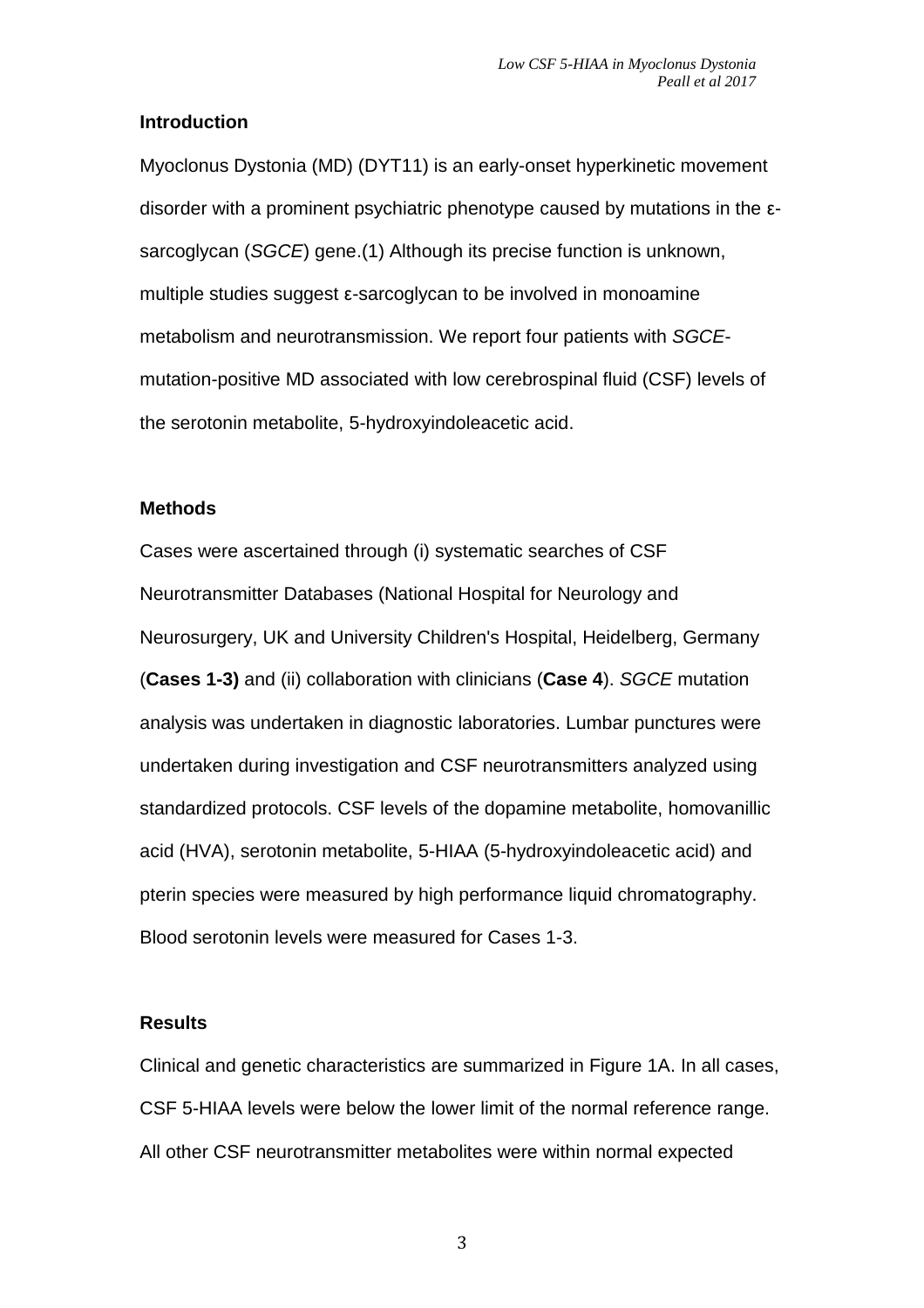values, except Case 4 where HVA (88nmol/L, age related reference range, ARRR:145-324nmol/L) and tetrahydrobiopterin (6.8nM, ARRR:12-30nM) were also reduced (Figure 1A).

#### **Discussion**

We report four patients with SGCE-mutation positive MD associated with abnormal CSF 5-HIAA levels. To date, the CSF neurotransmitter profile of MD has not been delineated, as CSF neurotransmitter analysis is rarely undertaken in MD patients. Indeed when MD is clinically suspected, early genetic testing and molecular confirmation of the diagnosis typically negates the need for further clinical investigations.

Isolated cerebral serotonin deficiency is increasingly recognized as a distinct clinical disorder (Figure 1B).(2, 3) A recent study showed ~20% of childhoodonset movement disorders to be associated with reduced CSF 5-HIAA levels, 49% of these demonstrating an isolated CSF 5-HIAA reduction.(4) Serotonin has an important role during neuronal development, influencing cell differentiation and synaptogenesis, and mood and motor control in the mature brain.(5) Alcohol ingestion has also been observed to transiently increase serotonergic neurotransmission in animal models, potentially explaining its beneficial effects in MD.(6) Notably, three patients in our study had normal blood serotonin levels, suggesting that serotonin dyshomeostasis in MD may be tissue-specific.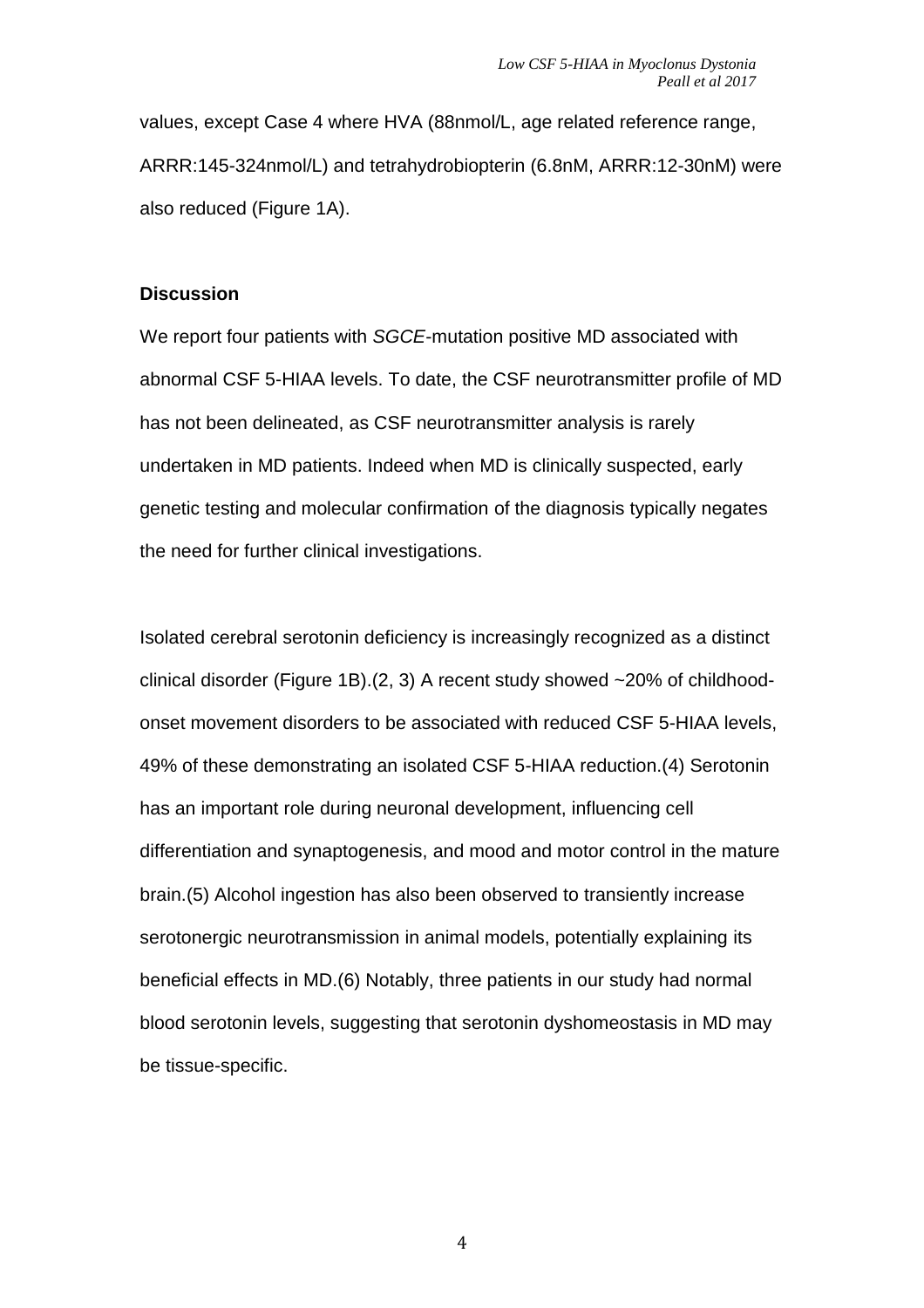In contrast, the Sgce KO mouse model found no reduction in striatal serotonin and 5-HIAA levels compared to controls, although elevated HVA levels were inversely correlated with 5-HIAA levels.(7) This discrepancy may be due to inherent differences between striatal tissue and CSF, or possible region specific changes in the rodent brain.

Reduced CSF HVA was observed in Case 4, with values towards the lower end of the normal range in Cases 1-3, a feature also seen in patients with primary neurotransmitter disorders (e.g. tyrosine hydroxylase deficiency) (Figure 1B), depression and alcoholism.(8, 9) As only one patient in our series had a definitively abnormal HVA level, its relevance in MD remains unclear.

Our report suggests a possible link between MD and impaired brain serotonin homeostasis. Underlying mechanisms potentially include impaired cerebral serotonin production, metabolism or transport. Although not suggested as a routine investigation, it may be a useful future disease biomarker, which may guide biological models and provide a target for drug development.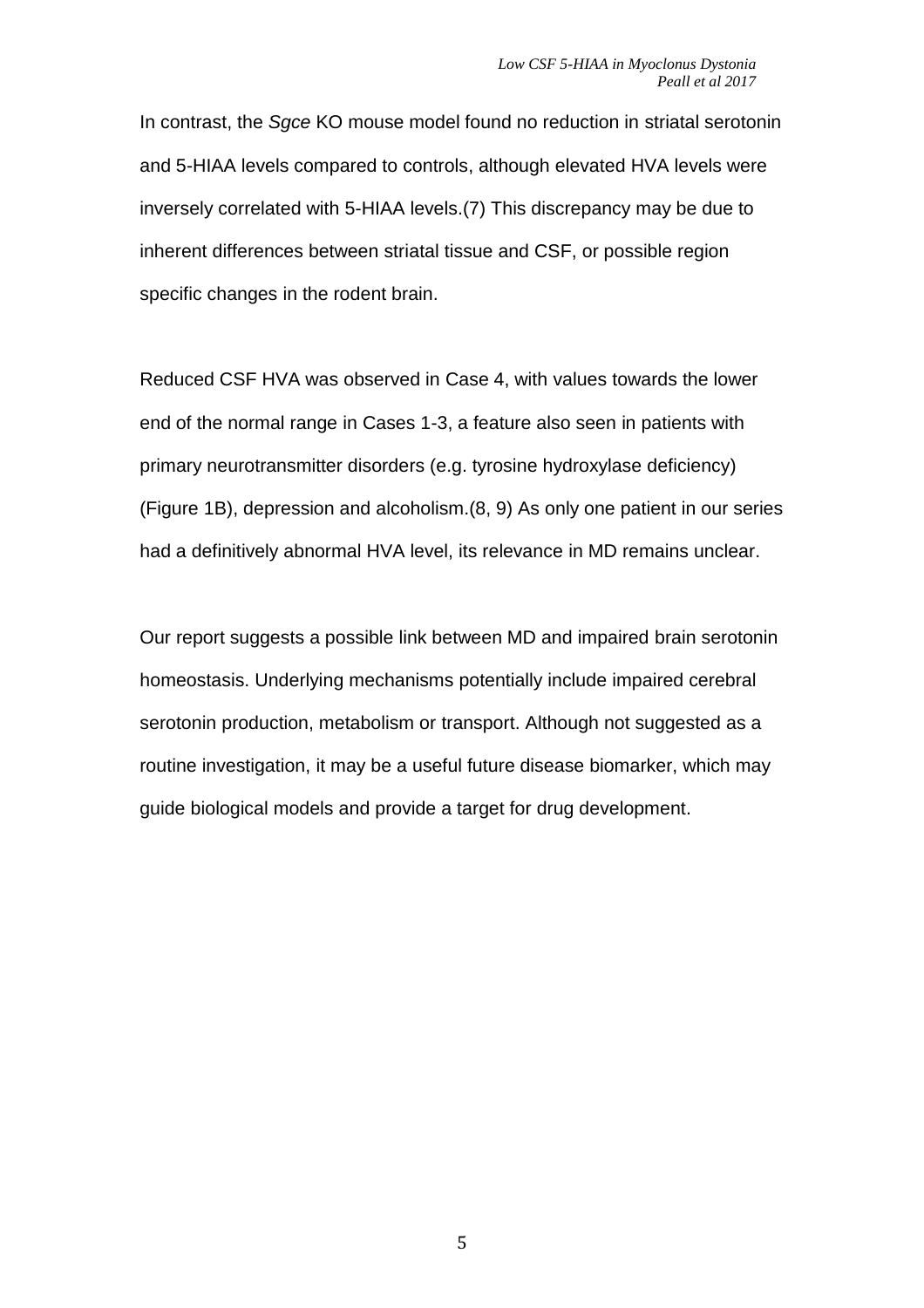# **Authors' Roles**

**Kathryn J Peall:** 1) Research project (a. conception, b. organization, c. execution), 2) Data (analysis or interpretation of the data), 3) Manuscript (A. writing of the first draft, b. review and critique)

**Joanne Ng:** 1) Research project (a. conception, b. organization, c. execution), 2) Data (analysis or interpretation of the data), 3) Manuscript (A. writing of the first draft, b. review and critique) **Marisela E Dy:** 2) Data (analysis or interpretation of the data), 3) Manuscript (A. writing of the first draft, b. review and critique) **Nutan Sharma:** 2) Data (analysis or interpretation of the data), 3) Manuscript (A. writing of the first draft, b. review and critique) **Simon Pope:** 2) Data (analysis or interpretation of the data), 3) Manuscript (A. writing of the first draft, b. review and critique) **Simon Heales:** 2) Data (analysis or interpretation of the data), 3) Manuscript (A. writing of the first draft, b. review and critique) **Jennifer R Friedman:** 2) Data (analysis or interpretation of the data), 3) Manuscript (A. writing of the first draft, b. review and critique) **Manju A Kurian:** 1) Research project (a. conception, b. organization, c. execution), 2) Data (analysis or interpretation of the data), 3) Manuscript (A. writing of the first draft, b. review and critique)

# **Financial Disclosures (for the preceding 12 months)**

KJP is funded by an MRC Clinician-Scientist Fellow, and is supported by an Academy of Medical Sciences Clinical Starter Grant and a Life Sciences Research Network Wales Post-Doctoral grant. MED and NS are funded by NINDS 5P01NS087997. JN is an MRC Research Training Fellow. MAK is a Wellcome Intermediate Fellow (WT098524/Z/12/Z). No other financial disclosures are reported for the preceding 12 months.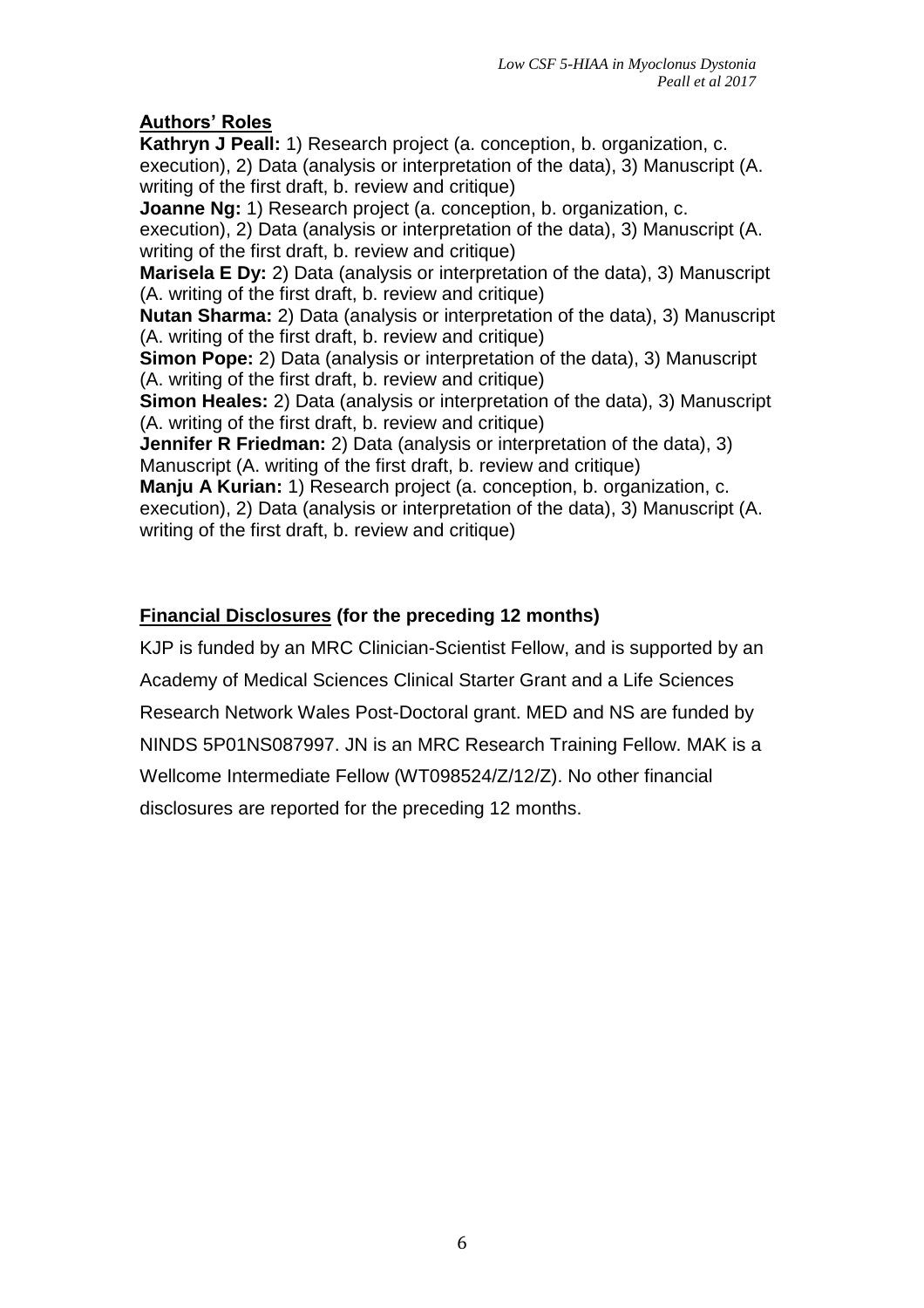#### **References**

1. Peall KJ, Smith DJ, Kurian MA et al. SGCE mutations cause psychiatric disorders: clinical and genetic characterization. Brain. 2013;136(Pt 1):294- 303.

2. Assmann B, Kohler M, Hoffmann GF, Heales S, Surtees R. Selective decrease in central nervous system serotonin turnover in children with dopa-nonresponsive dystonia. Pediatr Res. 2002;52(1):91-4.

3. Meyer E, Carss KJ, Rankin J et al. Mutations in the histone methyltransferase gene KMT2B cause complex early-onset dystonia. Nat Genet. 2017;49(2):223-37.

4. De Grandis E, Serrano M, Perez-Duenas B et al. Cerebrospinal fluid alterations of the serotonin product, 5-hydroxyindolacetic acid, in neurological disorders. J Inherit Metab Dis. 2010;33(6):803-9.

5. Herlenius E, Lagercrantz H. Neurotransmitters and neuromodulators during early human development. Early Hum Dev. 2001;65(1):21-37.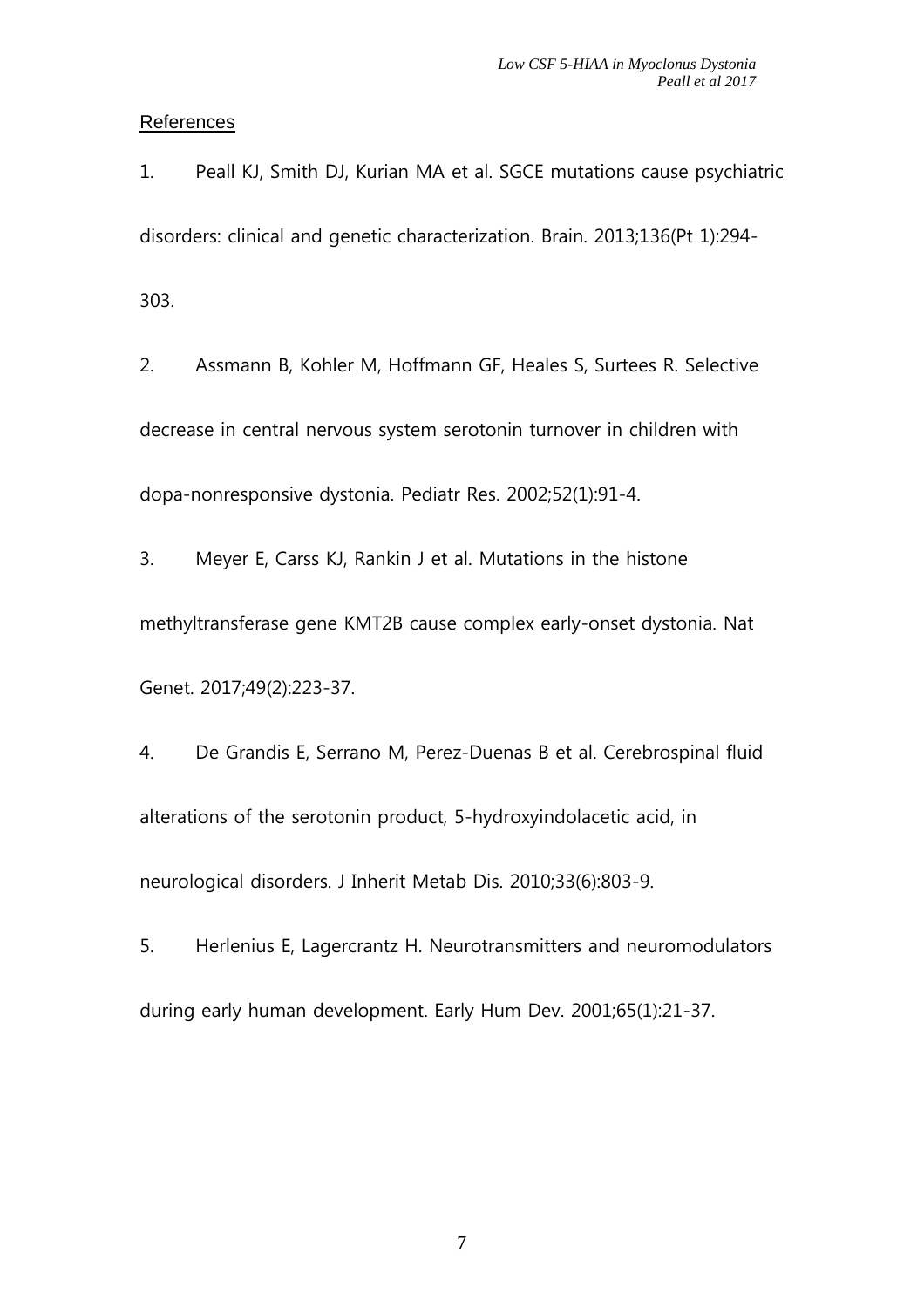6. LeMarquand D, Pihl RO, Benkelfat C. Serotonin and alcohol intake, abuse, and dependence: findings of animal studies. Biol Psychiatry.

1994;36(6):395-421.

7. Yokoi F, Dang MT, Li J, Li Y. Myoclonus, motor deficits, alterations in emotional responses and monoamine metabolism in epsilon-sarcoglycan deficient mice. J Biochem. 2006;140(1):141-6.

8. Sher L, Oquendo MA, Li S et al. Lower CSF homovanillic acid levels in depressed patients with a history of alcoholism.

Neuropsychopharmacology. 2003;28(9):1712-9.

9. Willemsen MA, Verbeek MM, Kamsteeg EJ et al. Tyrosine

hydroxylase deficiency: a treatable disorder of brain catecholamine

biosynthesis. Brain. 2010;133(Pt 6):1810-22.

#### **Legend to Figure 1**

# **Figure 1A: Clinical, biochemical and genetic features of patients with SGCE-mutation positive Myoclonus Dystonia**

ARRR: Age Related Reference Range, LL: Lower Limbs, UL: Upper Limbs. Values in red: CSF values outside age adjusted reference range.